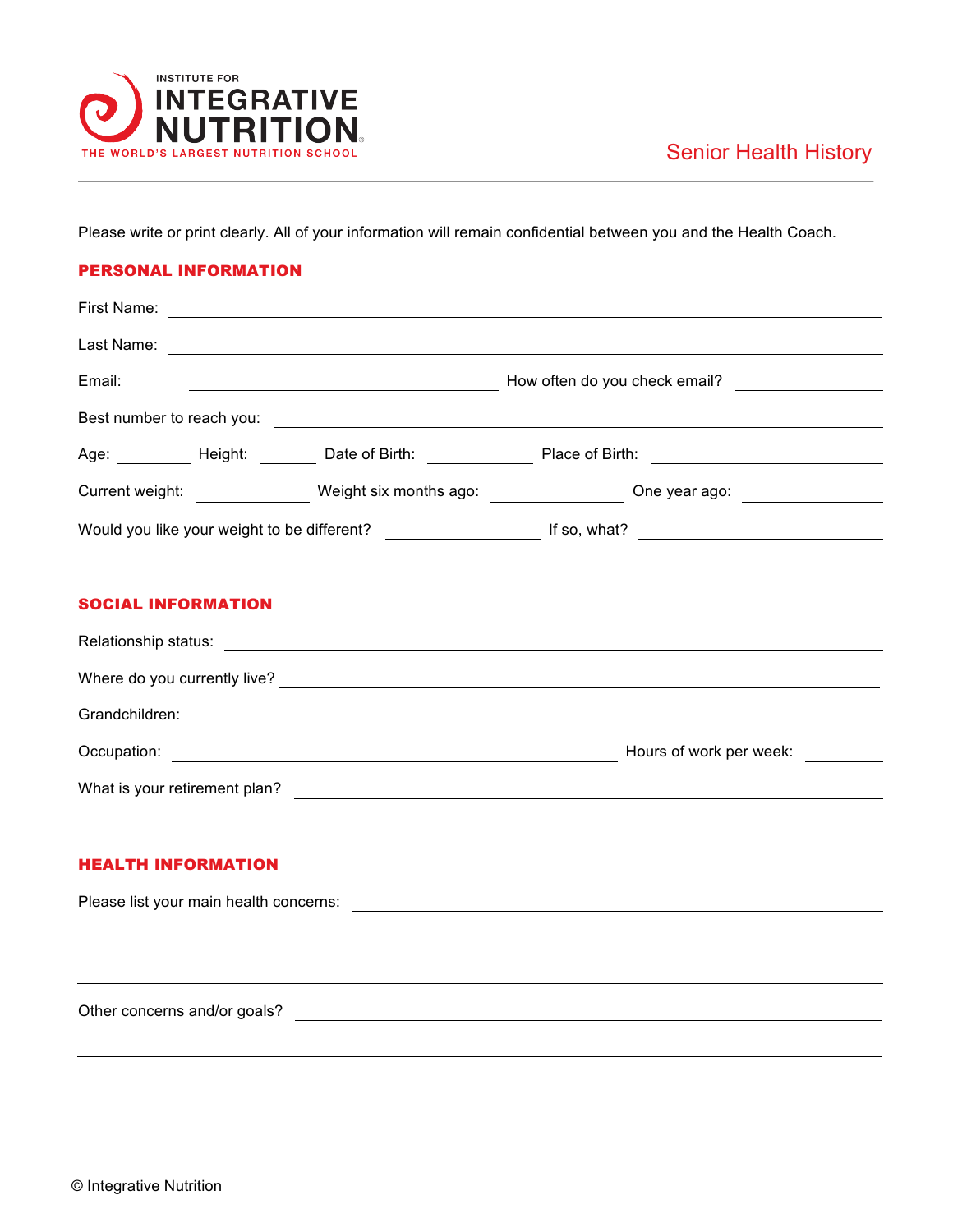

| <b>HEALTH INFORMATION (continued)</b><br>At what point in your life did you feel best?<br>Any serious illnesses/hospitalizations/injuries?<br><u> 1980 - Andrea Andrew Maria (h. 1980).</u><br>1901 - Andrew Maria (h. 1902). |                                                                                                                                                                                                                                       |                                                                                                      |  |  |  |  |                                       |  |                                                           |
|-------------------------------------------------------------------------------------------------------------------------------------------------------------------------------------------------------------------------------|---------------------------------------------------------------------------------------------------------------------------------------------------------------------------------------------------------------------------------------|------------------------------------------------------------------------------------------------------|--|--|--|--|---------------------------------------|--|-----------------------------------------------------------|
|                                                                                                                                                                                                                               |                                                                                                                                                                                                                                       |                                                                                                      |  |  |  |  |                                       |  |                                                           |
|                                                                                                                                                                                                                               |                                                                                                                                                                                                                                       |                                                                                                      |  |  |  |  | How is/was the health of your father? |  | <u> 1989 - Johann Barnett, fransk politiker (d. 1989)</u> |
|                                                                                                                                                                                                                               |                                                                                                                                                                                                                                       |                                                                                                      |  |  |  |  |                                       |  |                                                           |
|                                                                                                                                                                                                                               |                                                                                                                                                                                                                                       |                                                                                                      |  |  |  |  |                                       |  |                                                           |
|                                                                                                                                                                                                                               |                                                                                                                                                                                                                                       |                                                                                                      |  |  |  |  |                                       |  |                                                           |
|                                                                                                                                                                                                                               |                                                                                                                                                                                                                                       |                                                                                                      |  |  |  |  |                                       |  |                                                           |
|                                                                                                                                                                                                                               |                                                                                                                                                                                                                                       |                                                                                                      |  |  |  |  |                                       |  |                                                           |
|                                                                                                                                                                                                                               |                                                                                                                                                                                                                                       |                                                                                                      |  |  |  |  |                                       |  |                                                           |
|                                                                                                                                                                                                                               |                                                                                                                                                                                                                                       |                                                                                                      |  |  |  |  |                                       |  |                                                           |
| <b>MEDICAL INFORMATION</b>                                                                                                                                                                                                    |                                                                                                                                                                                                                                       |                                                                                                      |  |  |  |  |                                       |  |                                                           |
|                                                                                                                                                                                                                               |                                                                                                                                                                                                                                       |                                                                                                      |  |  |  |  |                                       |  |                                                           |
|                                                                                                                                                                                                                               |                                                                                                                                                                                                                                       |                                                                                                      |  |  |  |  |                                       |  |                                                           |
|                                                                                                                                                                                                                               |                                                                                                                                                                                                                                       | Any healers, helpers, or therapies with which you are involved? Please list: _______________________ |  |  |  |  |                                       |  |                                                           |
|                                                                                                                                                                                                                               |                                                                                                                                                                                                                                       |                                                                                                      |  |  |  |  |                                       |  |                                                           |
|                                                                                                                                                                                                                               |                                                                                                                                                                                                                                       |                                                                                                      |  |  |  |  |                                       |  |                                                           |
|                                                                                                                                                                                                                               | What is your energy like?<br><u> and</u> the contract of the contract of the contract of the contract of the contract of the contract of the contract of the contract of the contract of the contract of the contract of the contract |                                                                                                      |  |  |  |  |                                       |  |                                                           |
|                                                                                                                                                                                                                               |                                                                                                                                                                                                                                       |                                                                                                      |  |  |  |  |                                       |  |                                                           |
|                                                                                                                                                                                                                               | <u> 1989 - Johann Stein, marwolaethau a chwaraethau a chwaraethau a chwaraethau a chwaraethau a chwaraethau a ch</u>                                                                                                                  |                                                                                                      |  |  |  |  |                                       |  |                                                           |
|                                                                                                                                                                                                                               |                                                                                                                                                                                                                                       |                                                                                                      |  |  |  |  |                                       |  |                                                           |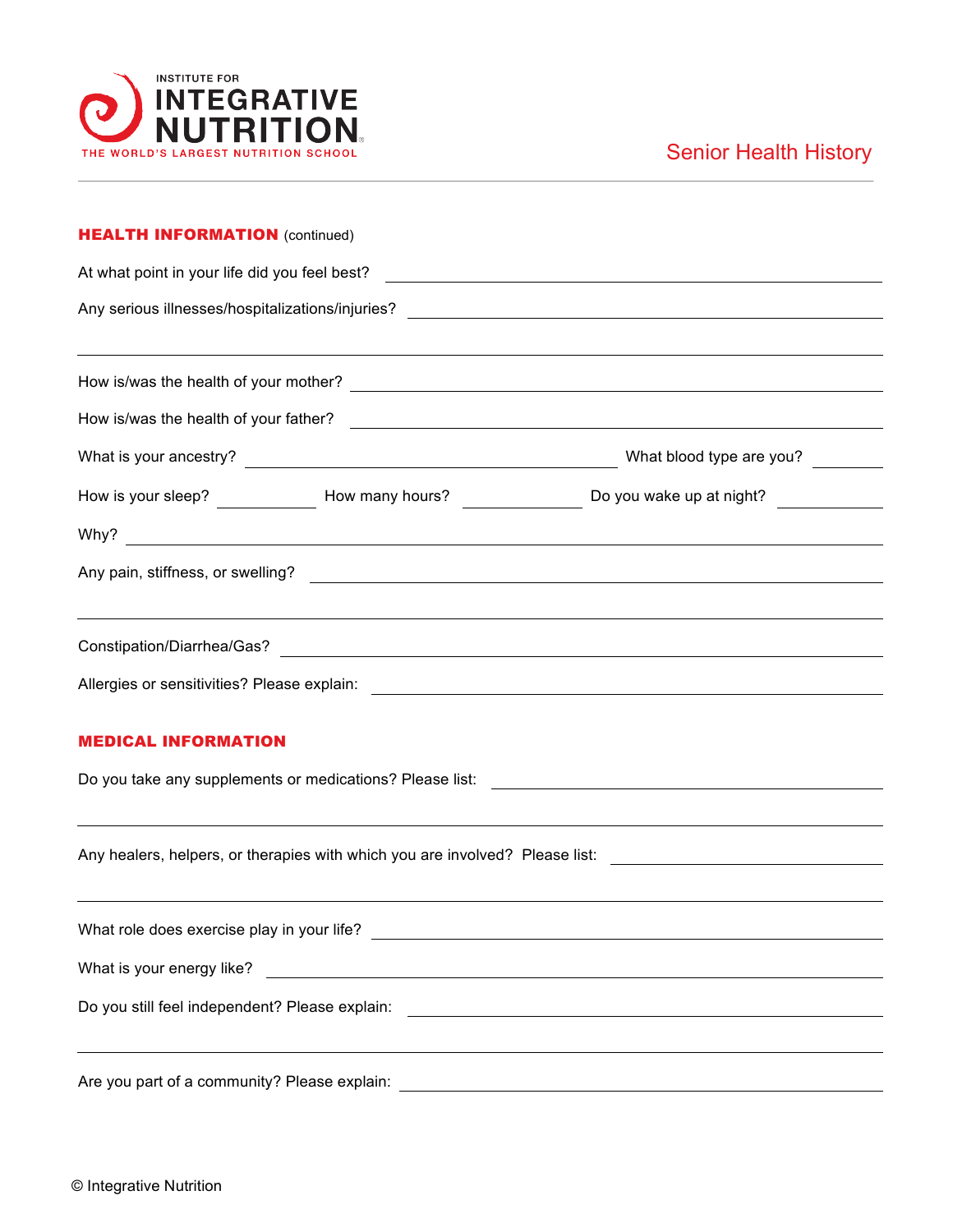

## FOOD INFORMATION

What foods did you eat often as a child?

| <b>Breakfast</b>                                                                 | Lunch                                                                                                                | Dinner                                                                                                                      | Snacks                                                                          | Liquids |  |  |  |  |
|----------------------------------------------------------------------------------|----------------------------------------------------------------------------------------------------------------------|-----------------------------------------------------------------------------------------------------------------------------|---------------------------------------------------------------------------------|---------|--|--|--|--|
|                                                                                  |                                                                                                                      |                                                                                                                             |                                                                                 |         |  |  |  |  |
|                                                                                  |                                                                                                                      |                                                                                                                             |                                                                                 |         |  |  |  |  |
| the contract of the contract of the                                              |                                                                                                                      |                                                                                                                             |                                                                                 |         |  |  |  |  |
| <u> 1989 - Johann Barbara, martin d</u>                                          |                                                                                                                      |                                                                                                                             |                                                                                 |         |  |  |  |  |
|                                                                                  |                                                                                                                      |                                                                                                                             |                                                                                 |         |  |  |  |  |
| What is your food like these days?                                               |                                                                                                                      |                                                                                                                             |                                                                                 |         |  |  |  |  |
| <b>Breakfast</b>                                                                 | Lunch                                                                                                                | Dinner                                                                                                                      | Snacks                                                                          | Liquids |  |  |  |  |
|                                                                                  |                                                                                                                      |                                                                                                                             |                                                                                 |         |  |  |  |  |
|                                                                                  |                                                                                                                      |                                                                                                                             |                                                                                 |         |  |  |  |  |
|                                                                                  | <u> Alexandria de la contrada de la contrada de la contrada de la contrada de la contrada de la contrada de la c</u> |                                                                                                                             |                                                                                 |         |  |  |  |  |
|                                                                                  | <u> 1989 - Andrea Barbara, Amerikaansk politiker (d. 1989)</u>                                                       | <u> Alexander (Alexander Alexander Alexander Alexander Alexander Alexander Alexander Alexander Alexander Alexander Alex</u> | the contract of the contract of the contract of the contract of the contract of |         |  |  |  |  |
|                                                                                  |                                                                                                                      |                                                                                                                             |                                                                                 |         |  |  |  |  |
|                                                                                  |                                                                                                                      | Will family and/or friends be supportive of your desire to make food and/or lifestyle changes?                              |                                                                                 |         |  |  |  |  |
|                                                                                  |                                                                                                                      |                                                                                                                             |                                                                                 |         |  |  |  |  |
| Where do you get the rest from?<br><u> 1980 - Andrea Andrew Maria (h. 1980).</u> |                                                                                                                      |                                                                                                                             |                                                                                 |         |  |  |  |  |
|                                                                                  |                                                                                                                      |                                                                                                                             |                                                                                 |         |  |  |  |  |
| The most important thing I should do to improve my health is:                    |                                                                                                                      |                                                                                                                             |                                                                                 |         |  |  |  |  |